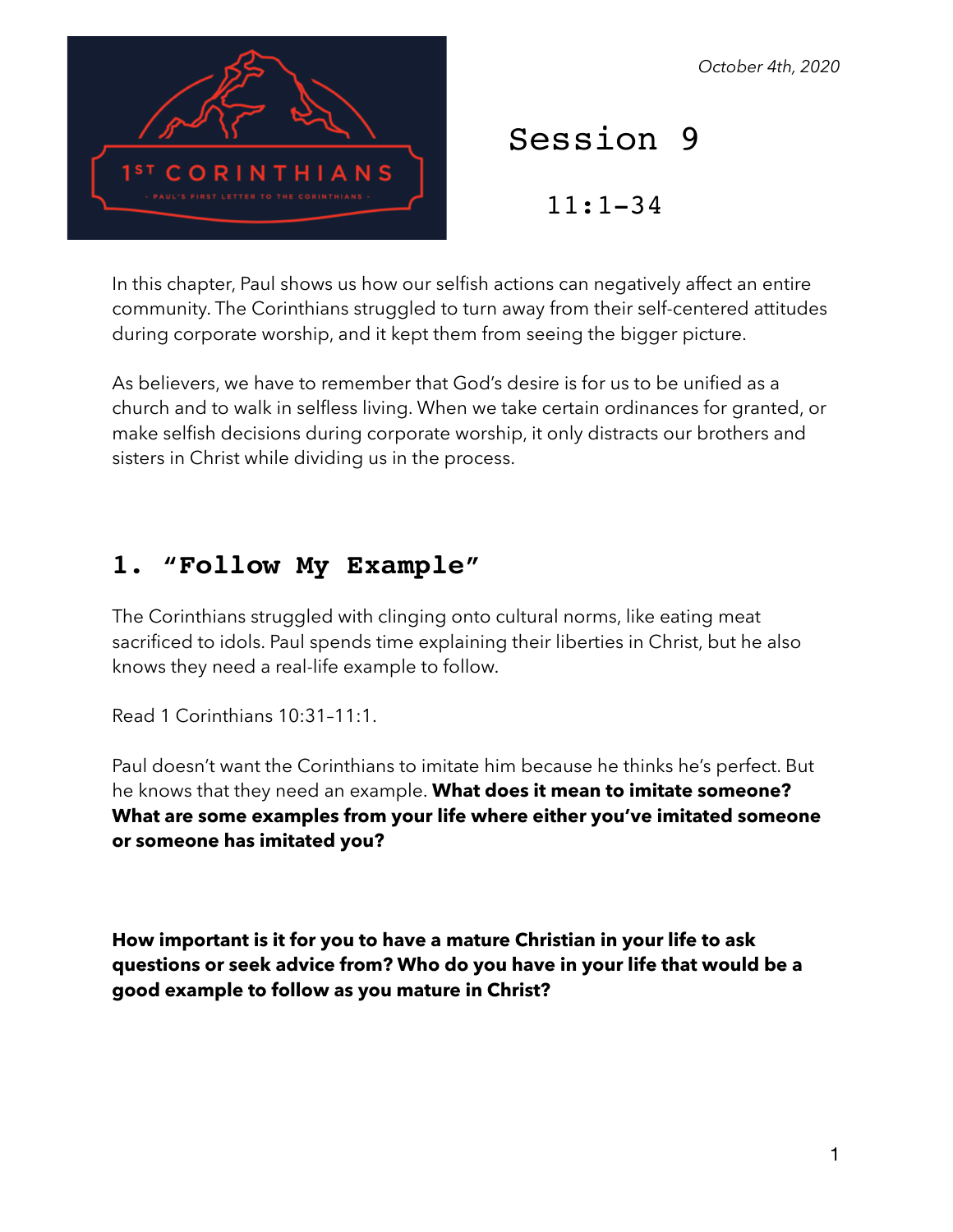When we imitate someone's actions, we can either find ourselves making progress or moving backward based on how they live and the decisions they make. **If someone tried to imitate you, what would they do? How would they talk? How would they treat their friends and family?** 

**What could you do this week to live a life worth imitating?** 

# **2. Peek at the Greek: Head**

The word *kephale*, which we translate as "head," is one of the most confusing and hotly debated terms in the New Testament. While there are several ways to interpret Paul's use of *kephale*, it's important to note what he is *not* saying.

Read 1 Corinthians 11:3.

Some read 1 Corinthians 11:3 as an outline of hierarchy in terms of access—the Father, Jesus, husbands, then wives. In other words, some think that wives only have access to Jesus through their husbands. This idea is in direct conflict with the rest of Scripture, which says all Christians have access to God through Jesus.

Read John 14:6; Romans 8:31–39; Ephesians 2:14–18; 3:10–12; 1 Timothy 2:5–6; Hebrews 10:19–25.

### **What do these verses say about Christians' access to God? In what ways do these verses confirm that Paul isn't establishing a hierarchy in terms of access to God?**

The Bible is clear that every Christian—male or female—has direct access to God through Jesus. While this passage is still difficult to interpret, we can stand on the fact that we all follow the same God, have the same Spirit in us, and serve the same body of Christ. **What difference does it make to you to know that you can talk to God at any time?**